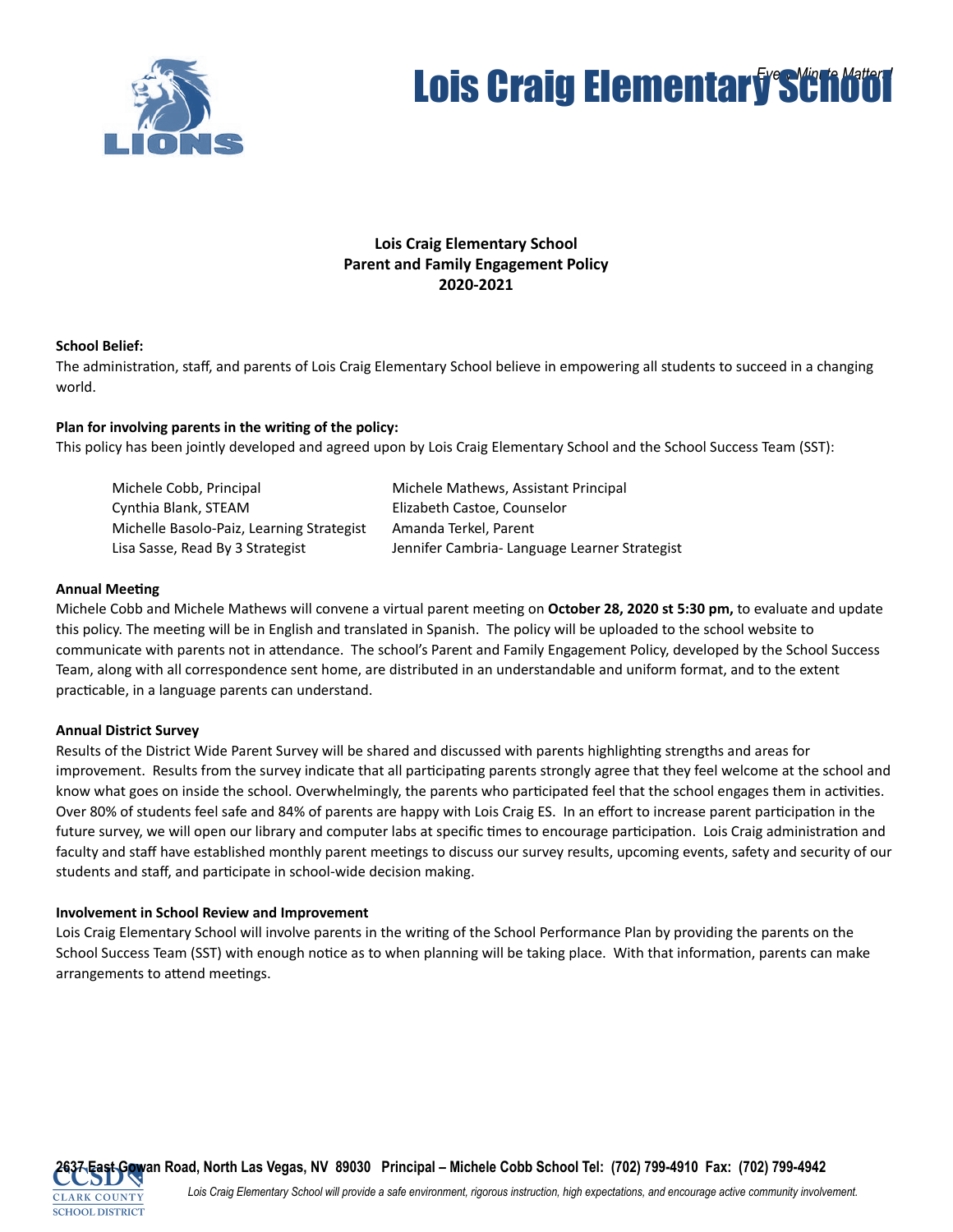

# **Lois Craig Elementary School**

#### **Educational Involvement Accord:**

The Education Involvement Accord is integrated into the registration process through Infinite Campus. Parents must review the Accord prior to completing their child's registration. Administration and teachers will have access to the Accord whenever needed for parent/student conferences or other occasions.

#### **Plan for building parent capacity for strong parental involvement:**

Lois Craig Elementary School, in order to build the school's and parents' capacity for strong performance, will follow the Six Types of Parent Involvement that are recommended by Title 1.

- Create a welcoming school climate.
- Provide families information related to child development and creating supportive learning environments.
- Establish effective school-to-home and home-to-school communication
- Strengthen families' knowledge and skills to support and extend their children's learning at home and in the community.
- Engage families in school planning, leadership and meaningful volunteer opportunities.
- Connect students and families to community resources that strengthen and support students' learning, safety and wellbeing.

#### An annual parent meeting will be held within the first month of school to discuss the following:

- **Implementation of Leader In Me**
- School Accountability Report from the previous year
- 21st Century Grant
- Communities in Schools
- Utilization of Title 1 Funds
- ZOOM School Initiatives
- Parental Rights and Responsibilities

This meeting will be in English and Spanish and meeting. The school's Parent and Family Engagement Plan, developed by staff and parents, will be distributed in both English and Spanish in an understandable and uniform format and to the extent practicable, in a language parents can understand. The information will be made available to the community on the Lois Craig Elementary School website accommodating for parents who are not in attendance.

#### **Parent surveys will be conducted to receive feedback on the following:**

- Welcoming of School Environment
- Availability of teachers and staff to discuss student achievement and needs
- Level of instruction in classrooms

**CLARK COUNTY SCHOOL DISTRICT** 

• Amount and quality of parent and family programs

The school will provide, to the best of our ability, reasonable support for any assistance, services, or additional parent involvement activities as parents and families may request. Parents are encouraged to fill out surveys and evaluations and to communicate with the staff and administration of Lois Craig Elementary School.

*Lois Craig Elementary School will provide a safe environment, rigorous instruction, high expectations, and encourage active community involvement.*